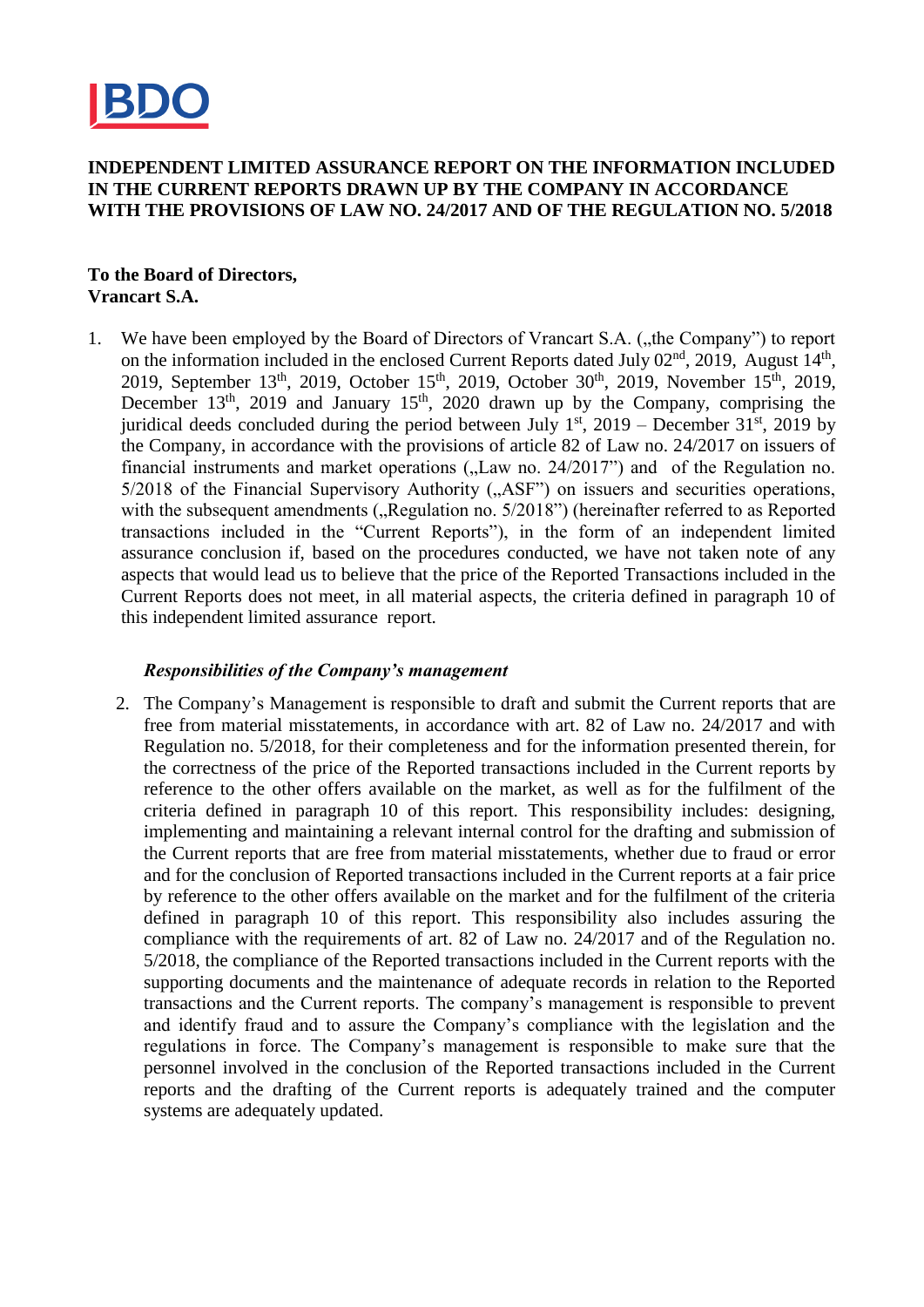

## *Auditor's responsibilities*

- 3. Our responsibility is to examine the Reported transactions included in the Current reports submitted by the Company and to report in the form of an independent limited assurance conclusion, based on the evidence obtained. We have conducted our engagement in accordance with the International Standard for Assurance Engagements ("ISAE") 3000 Assurance engagements, other than audits or reviews of historical financial information issued by the Council for International audit and assurance Standards. This standard requires that we plan and conduct our procedures in such manner, so as to obtain an adequate assurance level if the price of the Reported transactions included in the Current reports meets, in all material aspects, the criteria defined in paragraph 10 of this independent limited assurance report as a basis for our independent limited assurance conclusion.
- 4. We apply the International Standard on Quality Control 1 and, therefore, we have a complex quality control system, including documented policies and procedures related to the compliance with the ethical requirements, professional standards and legal provisions and of the applicable regulatory bodies.
- 5. We have met the independence requirements and other ethical requirements provided by the Code of Ethics of the Professional Accountant issued by the Council for International Ethics Standards for Accountants that are based on the fundamental principles of integrity, objectiveness, professional competence and diligence, confidentiality and professionalism.
- 6. The selected procedures depend on our understanding of the Reported transactions included in the Current reports and of other circumstances of the engagement, as well as on our considerations related to the areas where material misstatements might occur. In obtaining an understanding of the Reported transactions included in the Current reports, we have taken into consideration the process used by the Company to conclude the transactions and to draft and submit the Current reports in accordance with the requirements of art. 82 of Law no. 24/2017 and of Regulation no. 5/2018 in order to determine the relevant assurance procedures under the given circumstances, but not for the purpose of stating a conclusion on the effectiveness of the process or of the Company's internal control for the conclusion of the Reported transactions included in the Current reports and for the drafting and submission of the Current reports.

The procedures conducted consisted mainly of taking interviews of the management and of other employees of the Company, of correlating the price of the transactions reported in the Current reports with the criteria used by the Management to evaluate it, as well as of evaluating the evidence obtained.

- 7. The procedures conducted to obtain evidences within a limited assurance engagement are different in terms of nature and timing and are more restricted, in terms of scope, than the procedures conducted within a reasonable assurance engagement. Therefore, the assurance level that is obtained within a limited assurance engagement is considerably lower than the assurance level that would have been obtained if a reasonable assurance engagement had been conducted.
- 8. As part of this engagement, we have not conducted any procedures for the auditing, reviewing or verification of the Reported transactions included in the Current reports in accordance with the International Audit Standards or the International Standards on Reviewing Engagements or of the sources from which the transactions included in the Current reports originate, nor did we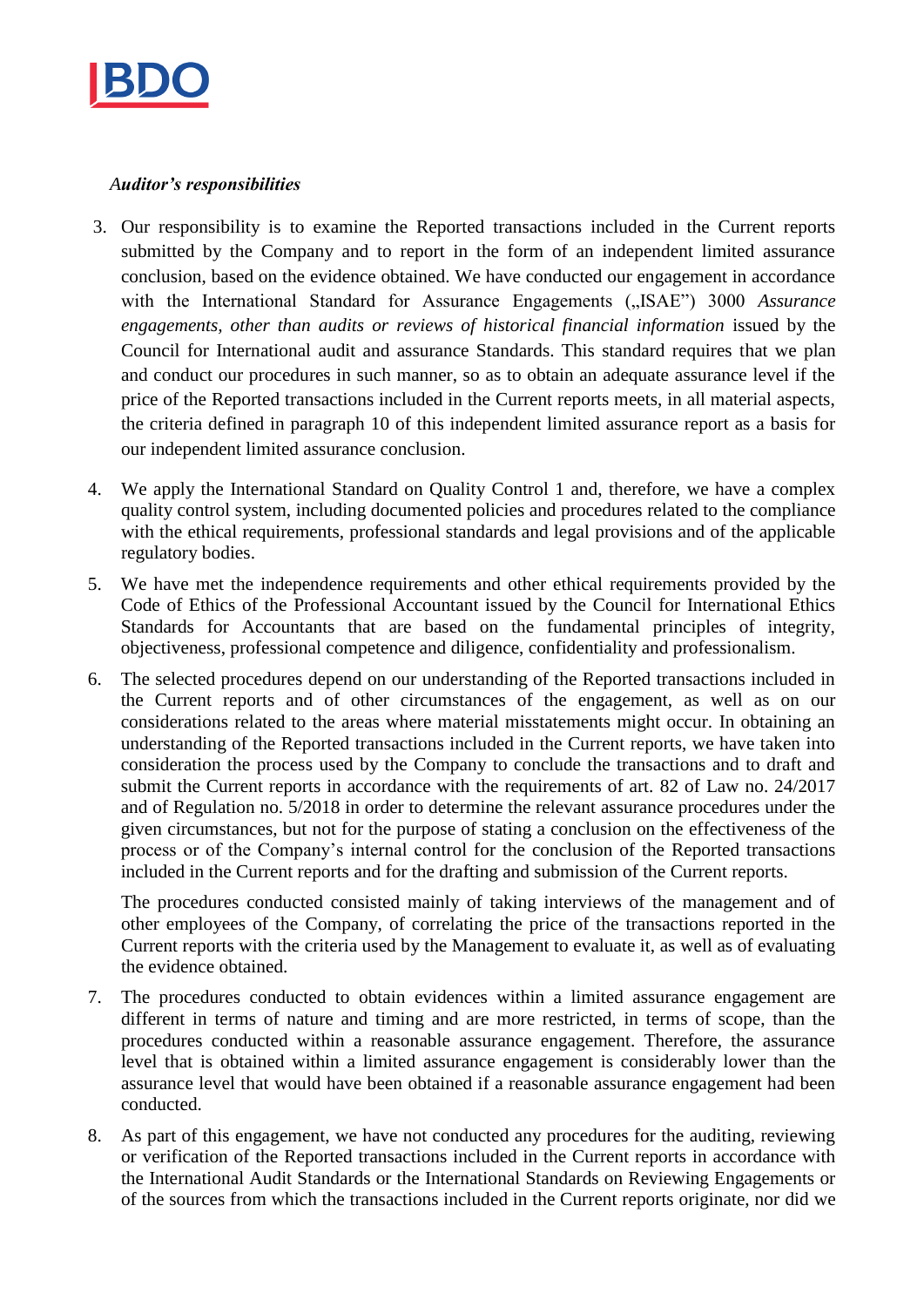

conduct any procedures related to the completeness of the Reported transactions included in the Current reports.

9. Our procedures were applied only to the following contractual changes: the Additional documents no. 16/02.07.2019, regarding the modification of the contractual period and the tariff for the period July 1<sup>st</sup>, 2019 – June 30<sup>th</sup>, 2020, respectively 17/31.10.2019, regarding the reduction of the contractual period until December 31<sup>st</sup>, 2019 and modification of the tariff for November and December at the electricity supply contract CO.FZ.-354/2016 dated June 28<sup>th</sup>, 2016 concluded with Industrial Energy S.A. and to the Finished products sales agreement no. 30732/January 3rd, 2019 concluded with Rom Paper S.R.L. We did not conduct any procedures to check whether the Current reports include all the transactions and details on the transactions that the Company must report in accordance with the requirements of art. 82 of Law no. 24/2017 and with Regulation no. 5/2018 for the period between July  $1<sup>st</sup>$ , 2019 – December 31<sup>st</sup>, 2019.

#### *Criteria*

- 10. The criteria used within this engagement were as follows:
	- for the current reports related to the conclusion of the Additional documents no. 16 and no. 17 to the electricity supply agreement no. CO.FZ.-354/2016 dated June  $28<sup>th</sup>$ , 2016: the selection of the lowest price from among the offers received from the suppliers within the purchase procedures conducted by the Company, having the "lowest price" awarding criterion;
	- for the current reports related to the finished products sales agreement no. 30732/January  $3<sup>rd</sup>$ , 2019: the comparison of the applicable sale prices with the affiliated company to the sale prices applicable to other customers within the normal course of business.

# *The basis of the conclusion with reservations*

11. The company did not perform a selection procedure having as criterion of award "the lowest price", to ensure that the extension for the period July  $1<sup>st</sup>$ , 2019 - June 30<sup>th</sup>, 2020, by the addendum no. 16, of the contract for the supply of electricity no. CO.FZ.-354/2016 concluded with Industrial Energy S.A., the negotiated prices are correlated with the other offers and tariffs offered on the market.

12. Regarding the updating of prices for months November and December 2019, by the Addendum no.17, the company informed us that the derogation in the pricing policy is related to the reduction of the contractual period by 6 months, due to the intention to terminate the collaboration with this supplier. As of January  $1<sup>st</sup>$ , 2020, the Company is collaborating with another supplier for the supply of electricity.

#### *Conclusion with reservations*

13.Our conclusion was formed based on and considering the aspects presented in this report.

14. We believe that the evidence obtained is sufficient and adequate to provide a basis for our conclusion.

15. Based on the procedures conducted and the evidences obtained, except for those mentioned in the paragraph *Basics of the conclusion with reservations*, we have not taken note of any aspects that would make us believe that the price related to the Reported transactions included in the Current reports does not meet, in all material aspects, the criteria defined in paragraph 10 of this independent limited assurance report.